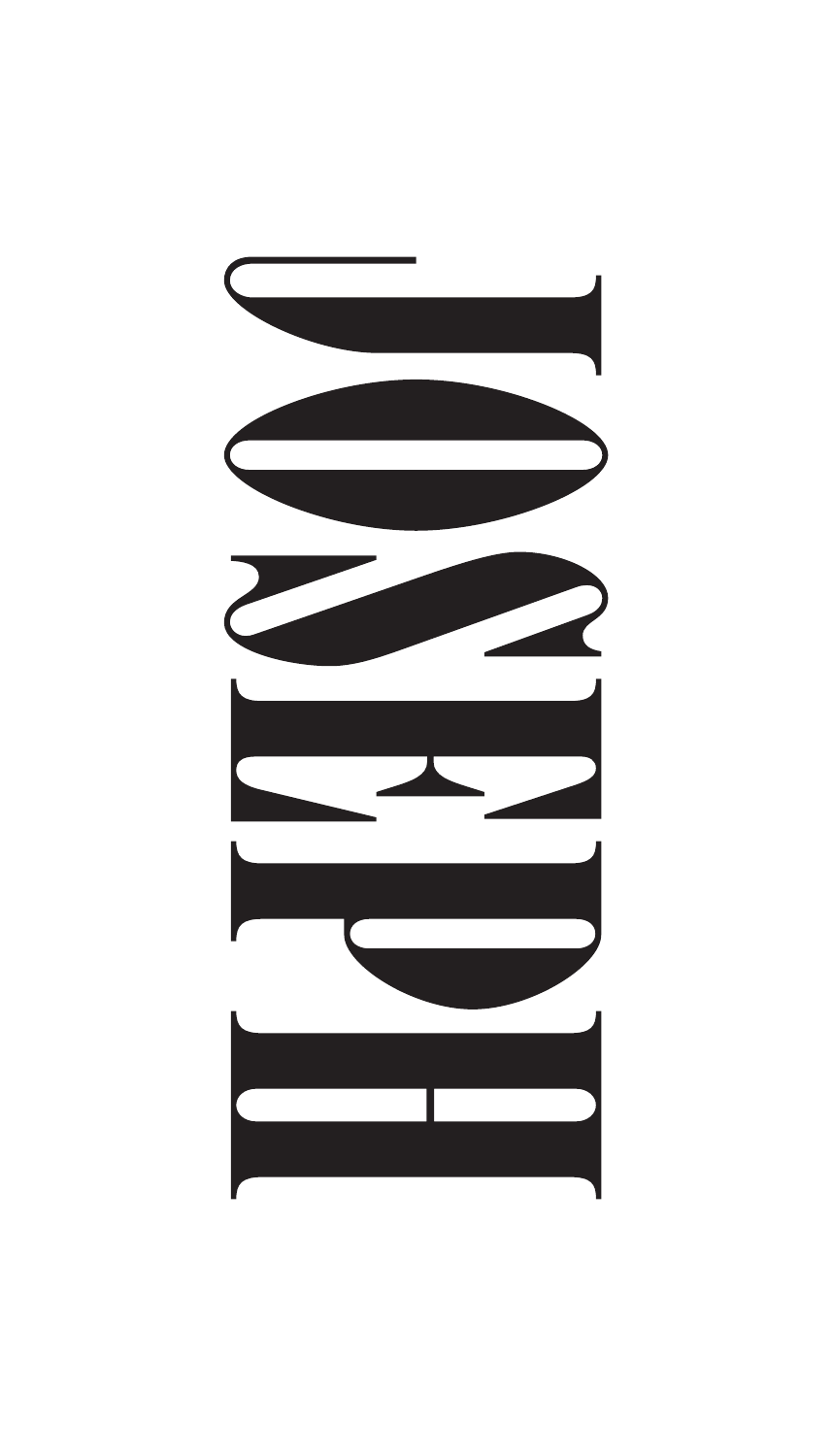#### **BEVERAGES**

#### NON-ALCOHOLIC

| Water                                                                          | 0.201 | 3.50 |
|--------------------------------------------------------------------------------|-------|------|
| Still / Sparkling                                                              | 0.751 | 7.70 |
| Schweppes                                                                      | 0.201 | 4.00 |
| Ginger Ale <sup>3,5,7</sup> · Ginger Beer <sup>3,5,7</sup> · Soda <sup>1</sup> |       |      |
| Fever Tree Tonic <sup>7</sup>                                                  | 0.201 | 4.00 |
| Coca Cola <sup>2, 3, 5, 15</sup> & Zero <sup>2, 3</sup>                        | 0.201 | 4.00 |
| Red Bull                                                                       | 0.251 | 5.00 |
| Red Bull & Sugar Free <sup>2,5</sup>                                           |       |      |
| Organics by Red Bull                                                           | 0.251 | 5.00 |
| Viva Mate · Black Orange <sup>2</sup>                                          |       |      |

### HOMEMADE LEMONADE

| Limonana | 0.201 | 6.00 |
|----------|-------|------|
|          |       |      |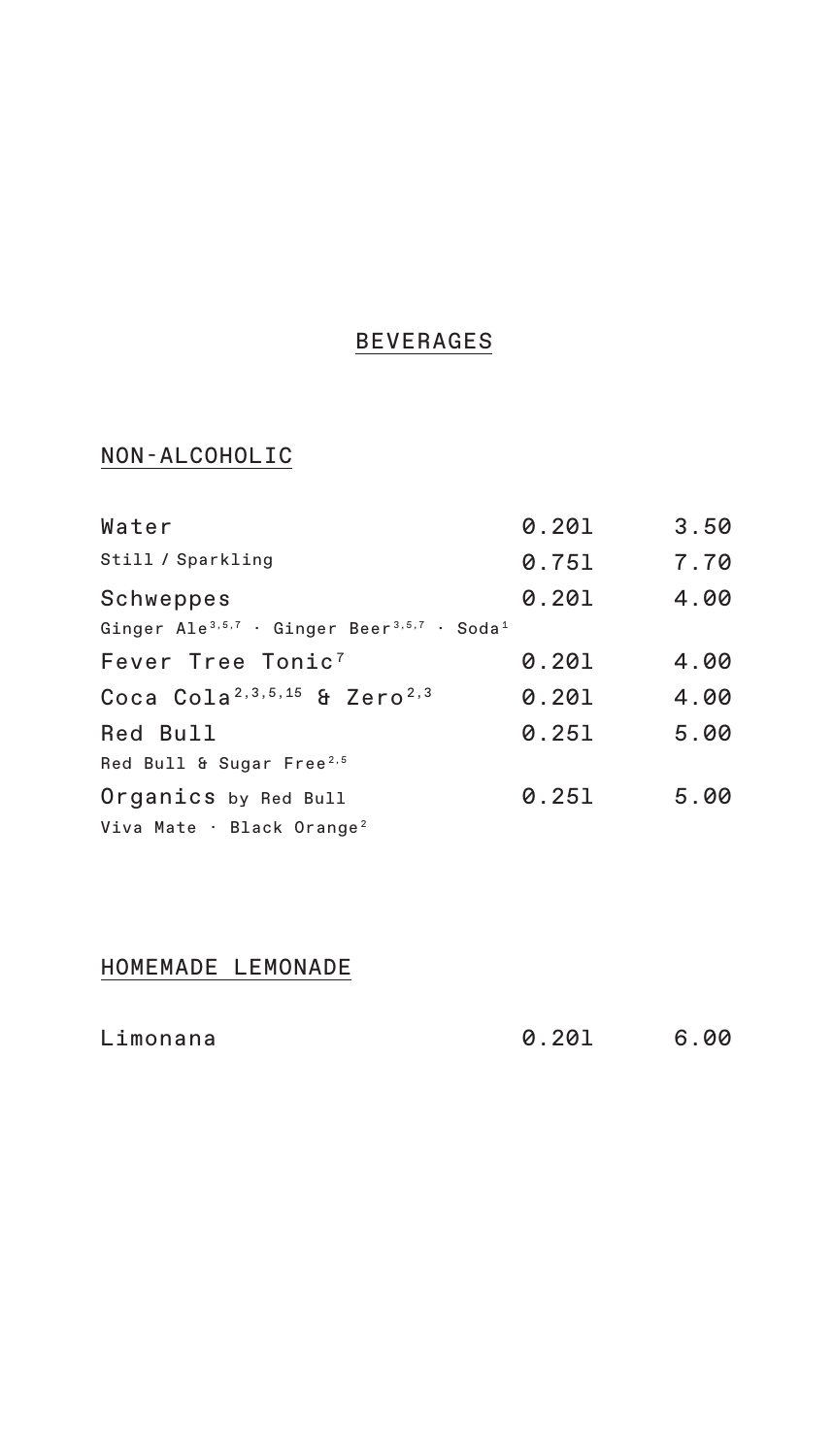# COFFEE & TEA

| Americano <sup>2</sup>            | 3.00      |
|-----------------------------------|-----------|
| $Espresso2$ / Doppio <sup>2</sup> | 2.00/3.50 |
| Cappuccino <sup>2</sup>           | 3.50      |
| Fresh Tea                         | 4.00      |
| Ginger · Mint                     |           |

### BEER

| Pilsner Urquell  | 0.331 | 4.00 |
|------------------|-------|------|
| Estrella Galicia | 0.331 | 4.00 |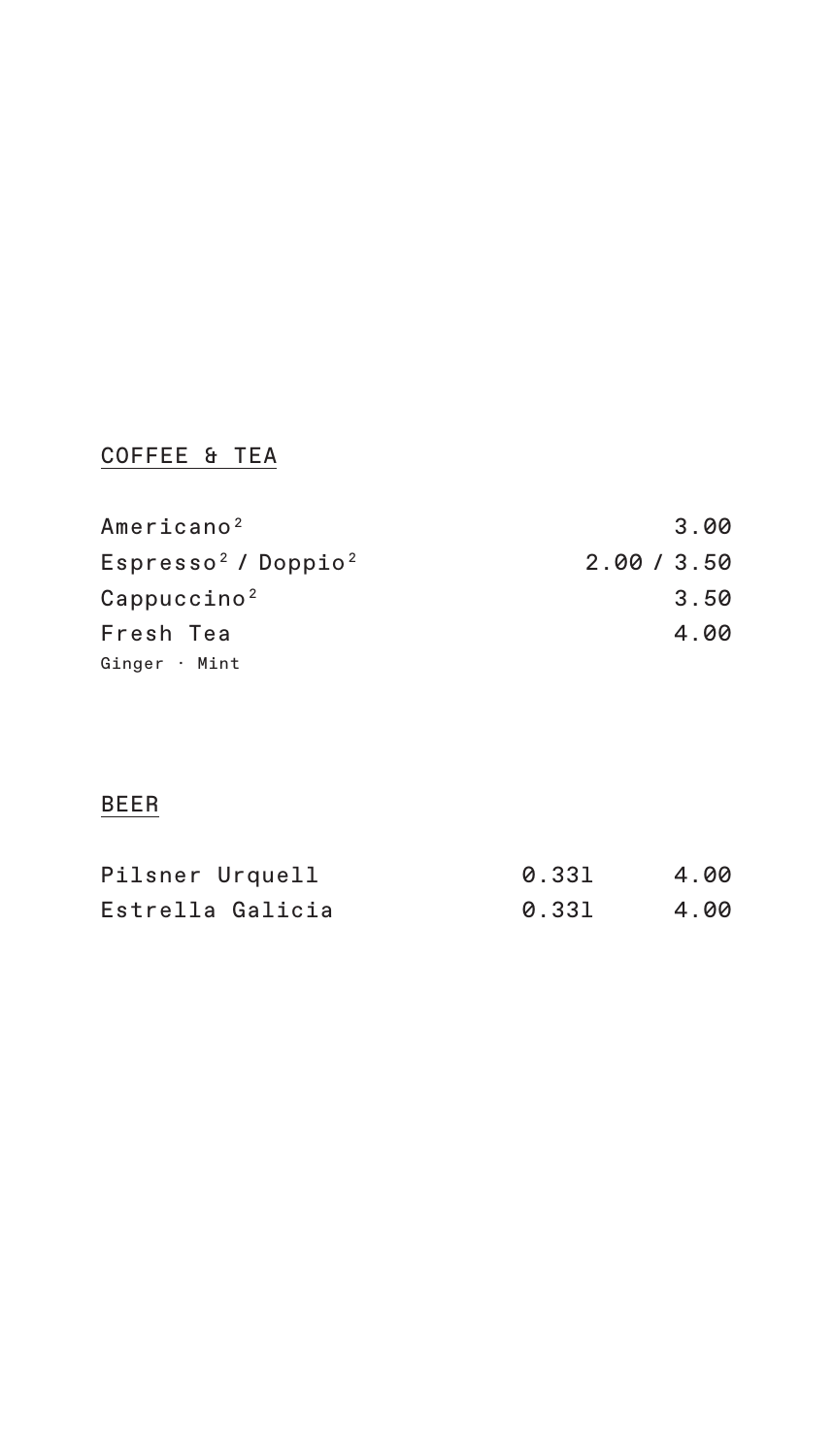# JOSEPH'S DRINKS

| JERUSALEM SPRITZ <sup>5,7,D</sup>    | 9.00  |
|--------------------------------------|-------|
| Aperol · Pink Grapefruit · Crémant   |       |
| FRENCH 75 <sup>D</sup>               | 11.50 |
| Gin · Sugar · Fresh Lemon<br>Crémant |       |
|                                      |       |
| ESPRESSO MARTINI <sup>2,D</sup>      | 12.00 |
|                                      |       |

Vodka · Espresso · Espresso Liqueur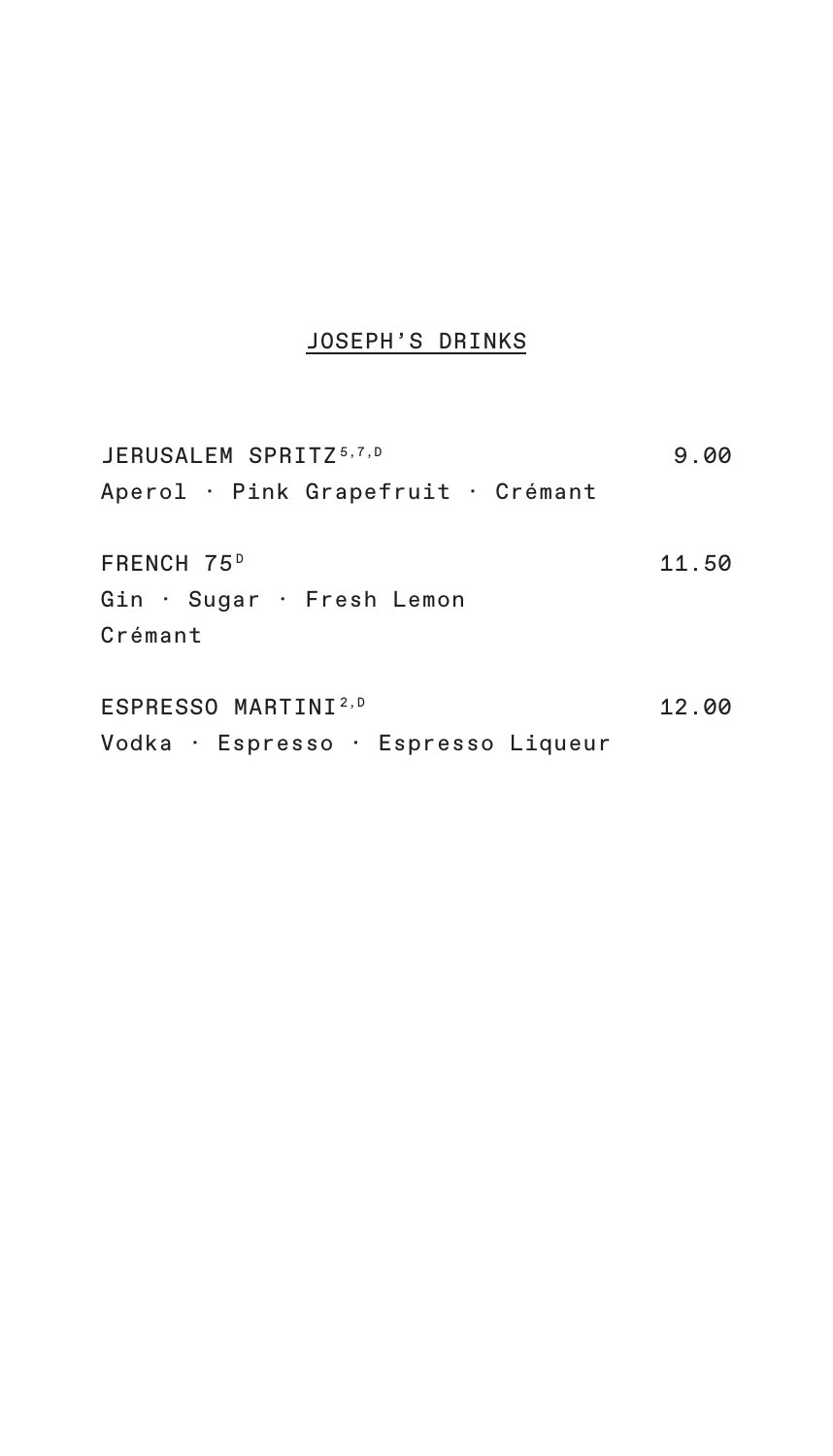### JOSEPH'S DRINKS

| TEQUILA RICKEY                  | 12.50 |
|---------------------------------|-------|
| Tequila Blanco · Fresh Lime     |       |
| Agave Syrup · Salt              |       |
| BERGAMOT SPRITZ <sup>7,D</sup>  | 11.00 |
| Bergamotto Liqueur · Fresh Lime |       |
| Crémant · Soda                  |       |
| HABIBI MULE 3, 5, 7             | 11.00 |
| Arak · Safrane Gin · Fresh Lime |       |
| Ginger                          |       |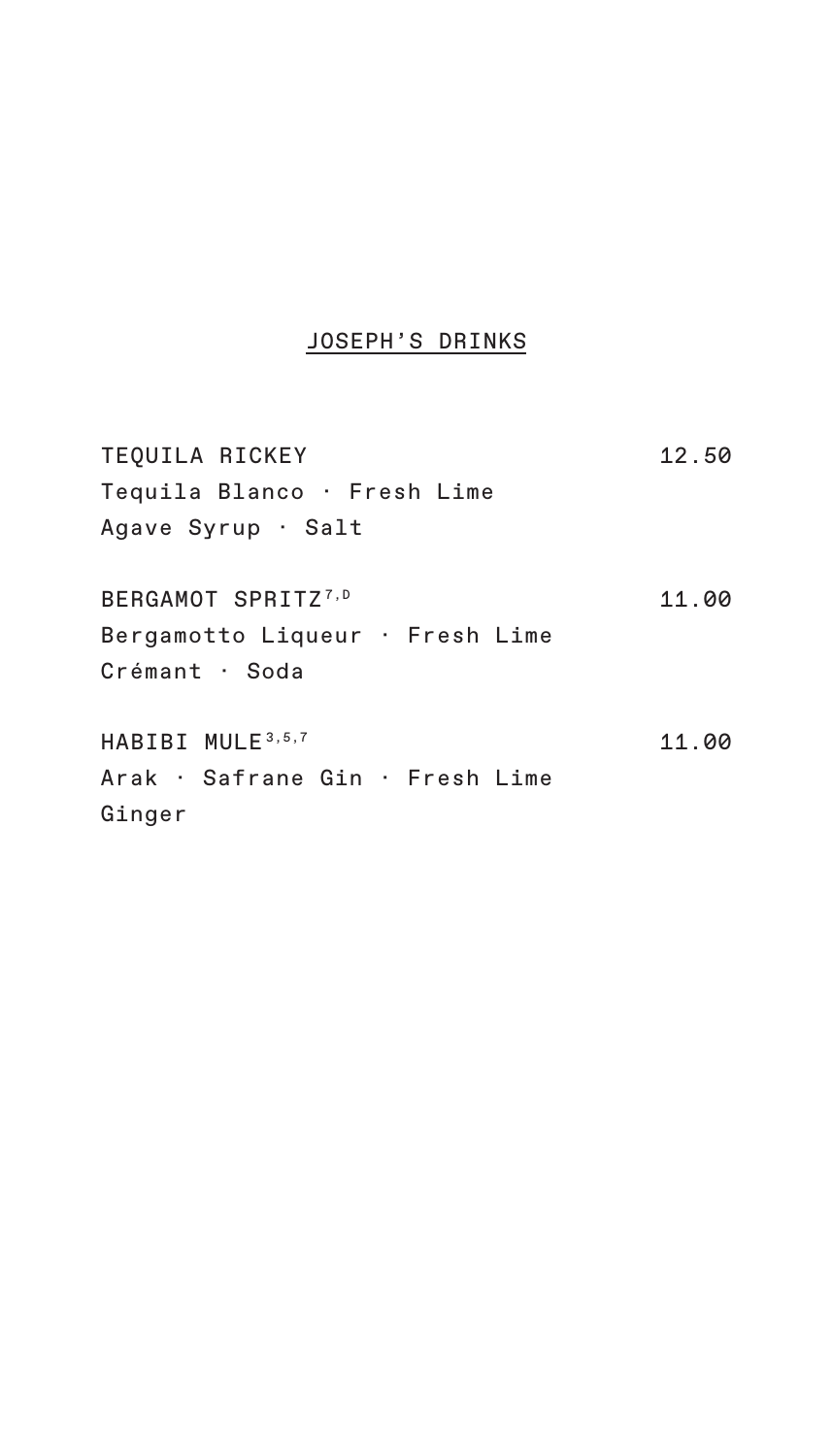### SPARKLING WINE

|                         |                       |  |  |  | $0.11 \quad 0.751$ |  |
|-------------------------|-----------------------|--|--|--|--------------------|--|
| Gamla Brut <sup>D</sup> |                       |  |  |  | 13.00 80.00        |  |
|                         | Golan Heights, Israel |  |  |  |                    |  |

#### **CHAMPAGNE**

0.75l

| Ruinart R Brut |                         | 130.00 |
|----------------|-------------------------|--------|
|                | Ruinart Rosé Brut       | 150.00 |
|                | Ruinart Blanc de Blancs | 150.00 |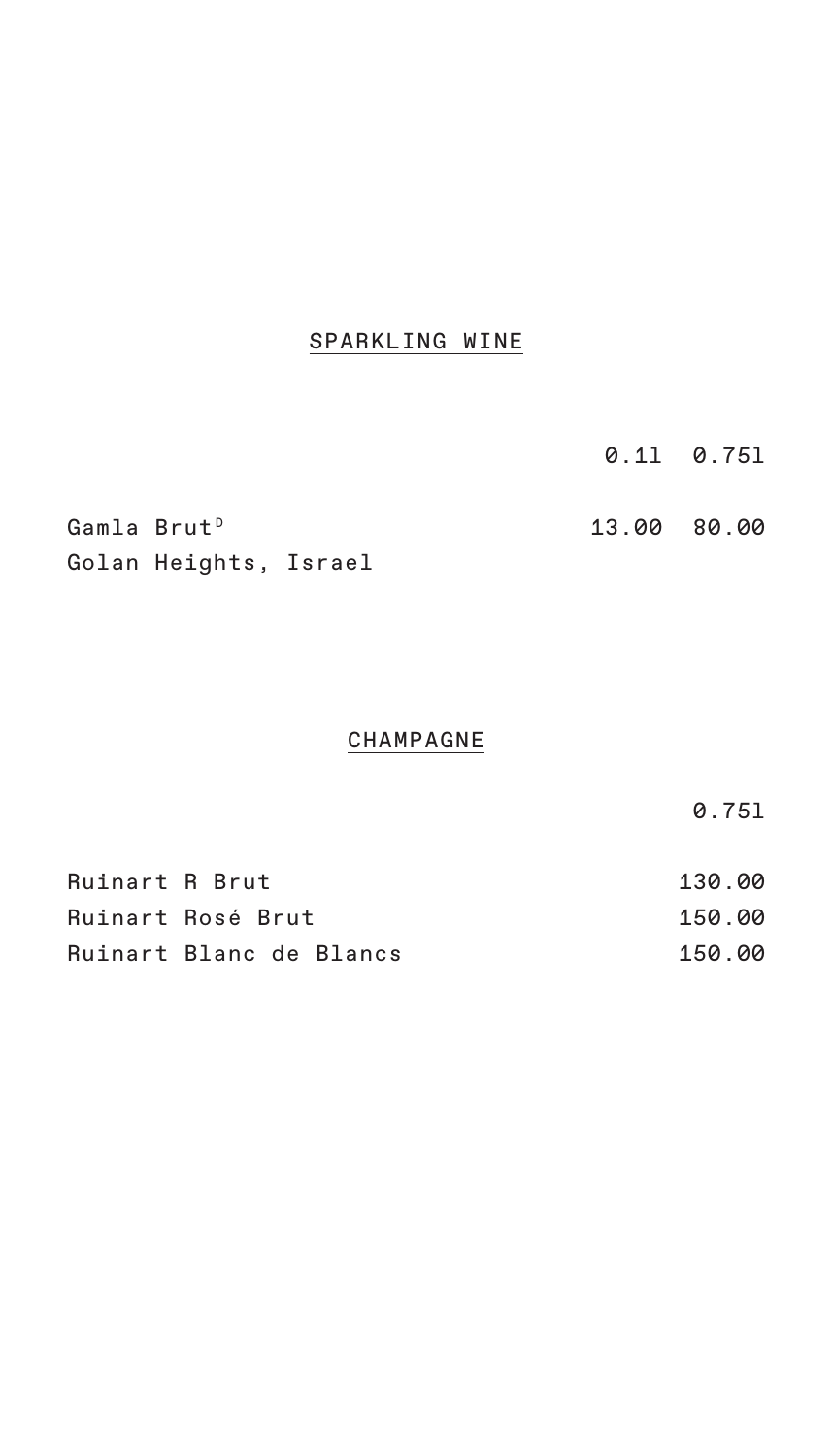| <b>WHITEP</b>                                          | $0.11$ $0.751$ |       |
|--------------------------------------------------------|----------------|-------|
| "Gaul's Eleven" Cuvée<br>Matthias Gaul, Germany        | 5.00 30.00     |       |
| "Eichstetter" Grauburgunder<br>Weingut Kiefer, Germany | 6.00 36.00     |       |
| "Gamla" Sauvignon Blanc<br>Golan Heights, Israel       | 6.50 39.00     |       |
| "Hattenheimer" Riesling<br>Kaufmann, Germany           |                | 38.00 |
| "Barkan Reserve" Gewürztraminer<br>Galilee, Israel     |                | 39.00 |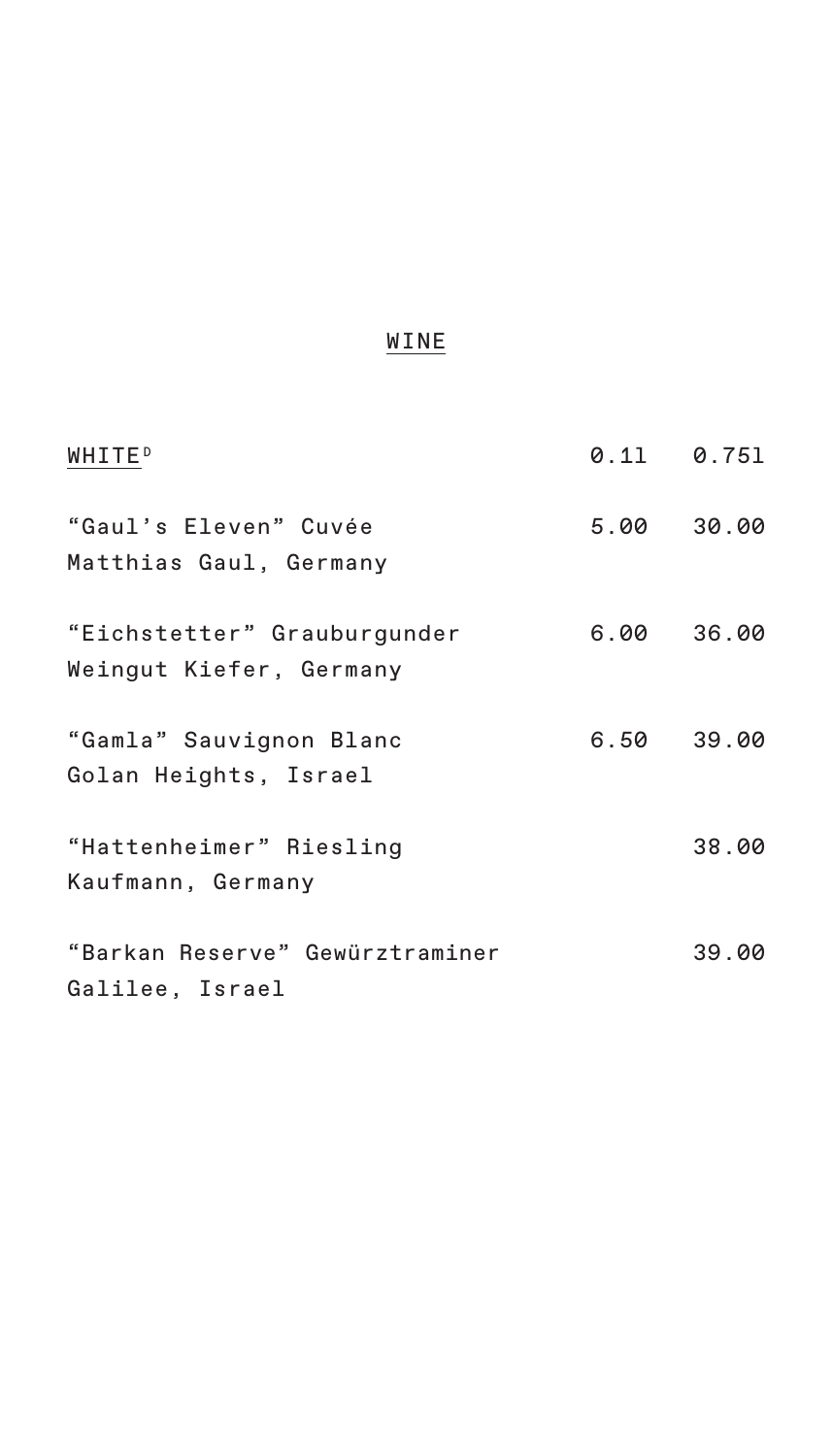| <b>WHITEP</b>                                            | $0.11$ $0.751$ |
|----------------------------------------------------------|----------------|
| "Gamla" Chardonnay<br>Golan Hights, Israel               | 44.00          |
|                                                          |                |
| "I Frati" Lugana<br>Ca' dei Frati, Italy                 | 42.00          |
|                                                          |                |
| "Weißer Burgunder Reserve"<br>Weißer Burgunder           | 56.00          |
| Bischel Sonnenhof, Germany                               |                |
| "Le Grand Fumé" Sauvgnon Blanc<br>Matthias Gaul, Germany | 43.00          |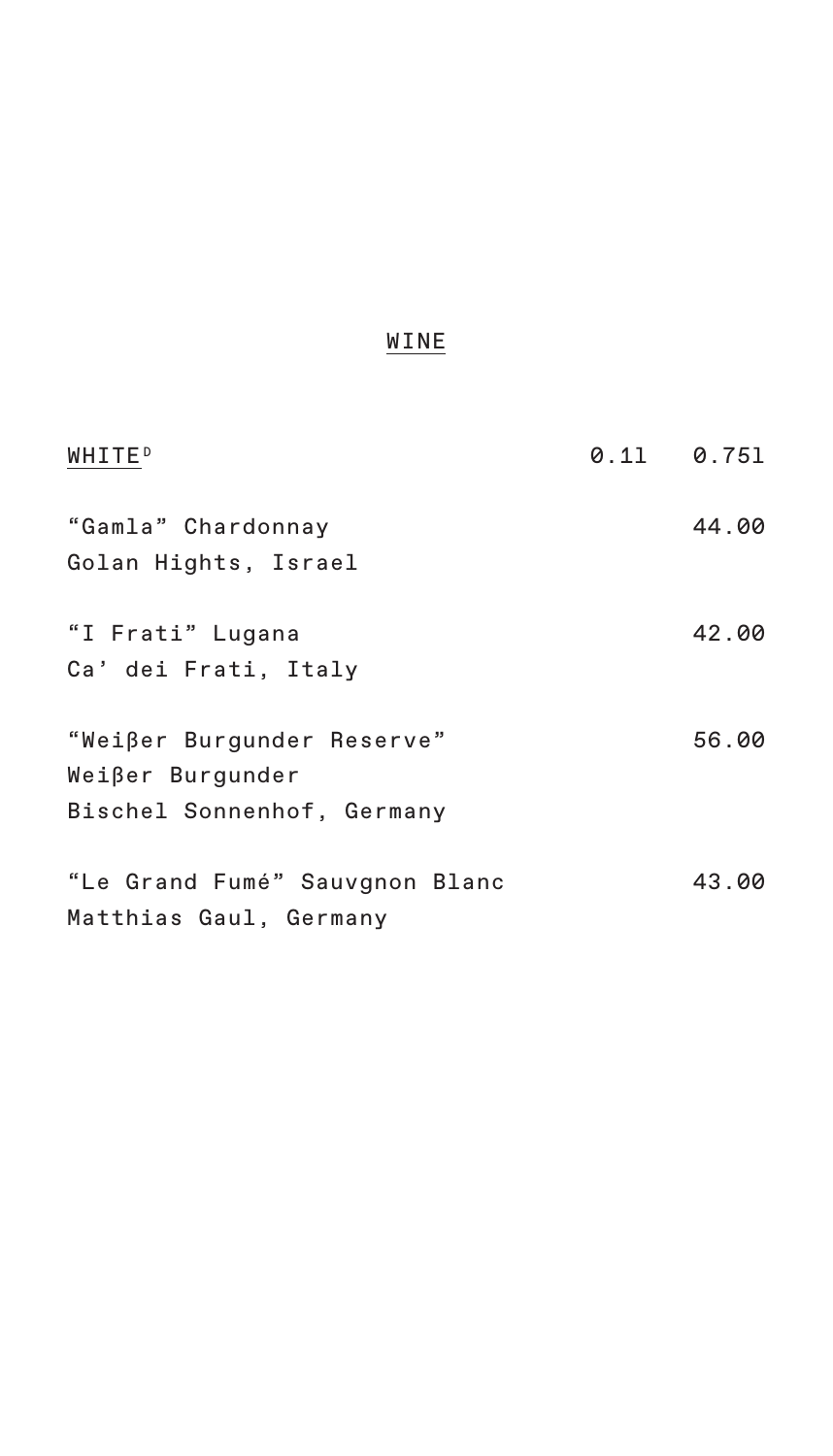| ROSÉ                                                 | $0.11$ $0.751$ |       |
|------------------------------------------------------|----------------|-------|
| "Le Rosé Gaul" Cuvée<br>Matthias Gaul, Germany       | 5.00 30.00     |       |
| "Rosa dei Frati Rosé" Cuvée<br>Cà dei Frati, Italien |                | 42.00 |
| RED                                                  | $0.11$ $0.751$ |       |
| "Ben Ami" Merlot<br>Segal, Israel                    | 6.00           | 36.00 |
| "A Mano"<br>Primitivo A Mano, Italy                  | 5.00           | 30.00 |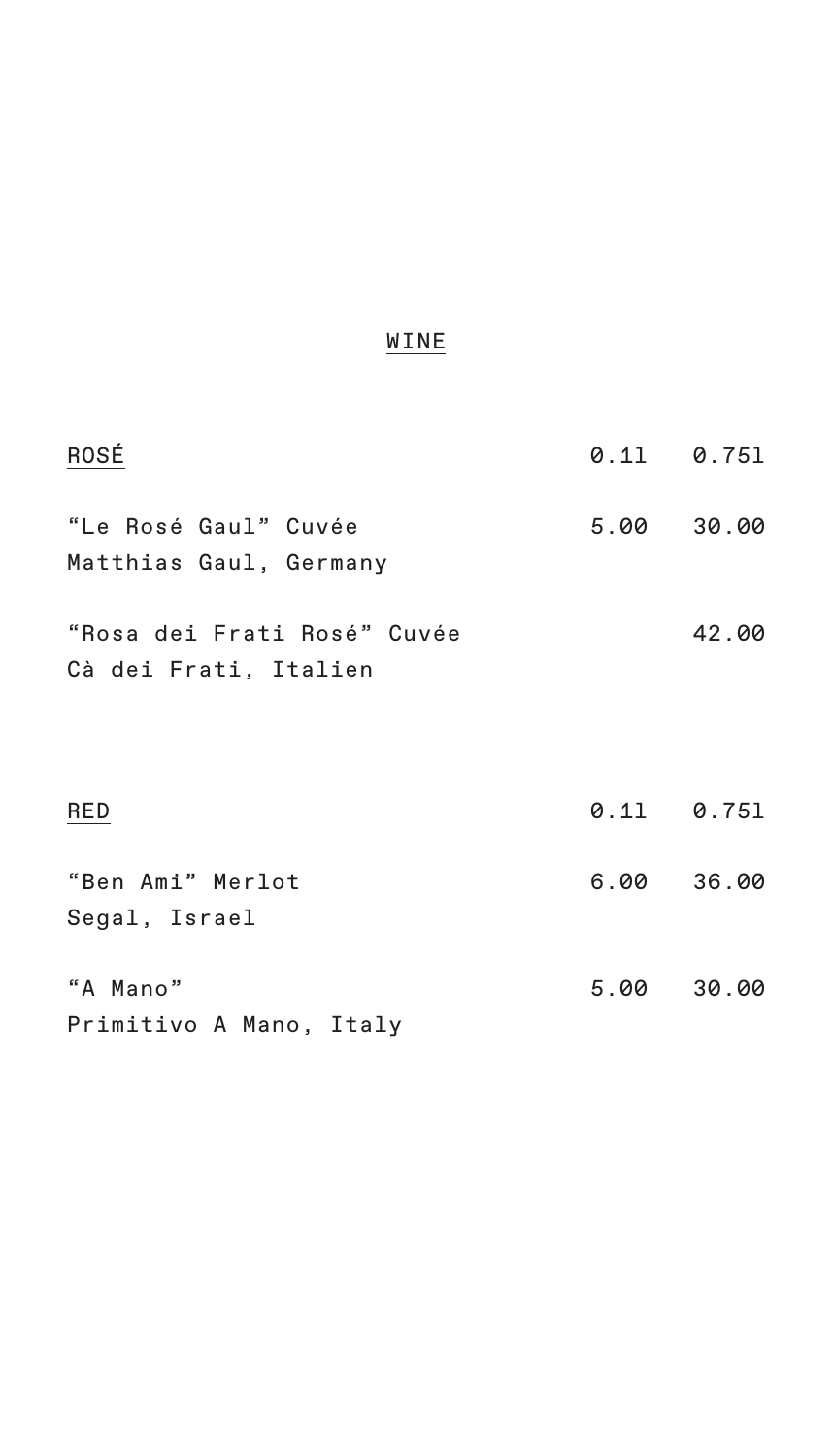| "Suculé" Barbera d'Alba<br>lo Zoccolaio, Italy     | 43.00 |
|----------------------------------------------------|-------|
| "Gamla" Syrah<br>Golan Heights, Israel             | 44.00 |
| "Devotage" Malbec / Marselan<br>Teperberg, Israel  | 45.00 |
| "Chianti Classico" Chianti<br>Borgo Scopeto, Italy | 37.00 |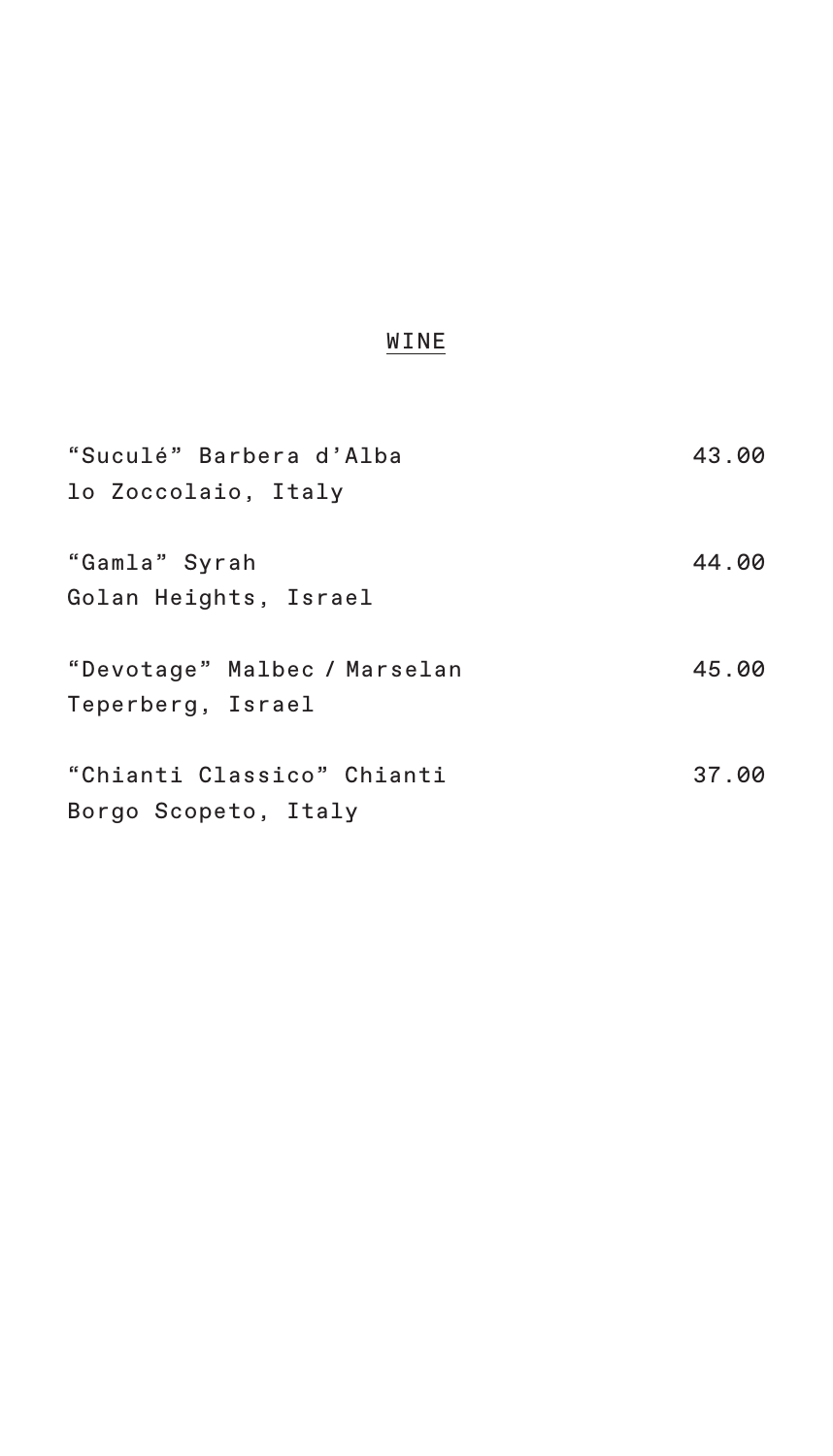### L'CHAIM

| <b>VODKA</b>         | 4c1   | 0.71   |
|----------------------|-------|--------|
| Beluga Noble         |       | 120.00 |
| <b>Belvedere</b>     |       | 140.00 |
| Russian Standard     | 7.00  |        |
| GIN                  | 4c1   |        |
| Bombay Sapphire      | 7.00  |        |
| Gin Sul              | 11.00 |        |
| Gin Mate             | 10.00 |        |
| Hendrick's           | 10.00 |        |
| The Illusionist      | 10.00 |        |
| RUM                  | 4c1   | 0.71   |
| Bacardi Anejo Cuatro | 7.00  |        |
| Bacardi Reserva Ocho | 9.00  |        |
| Eminente Reserva     | 11.00 |        |
| Botucal              |       | 130.00 |
|                      |       |        |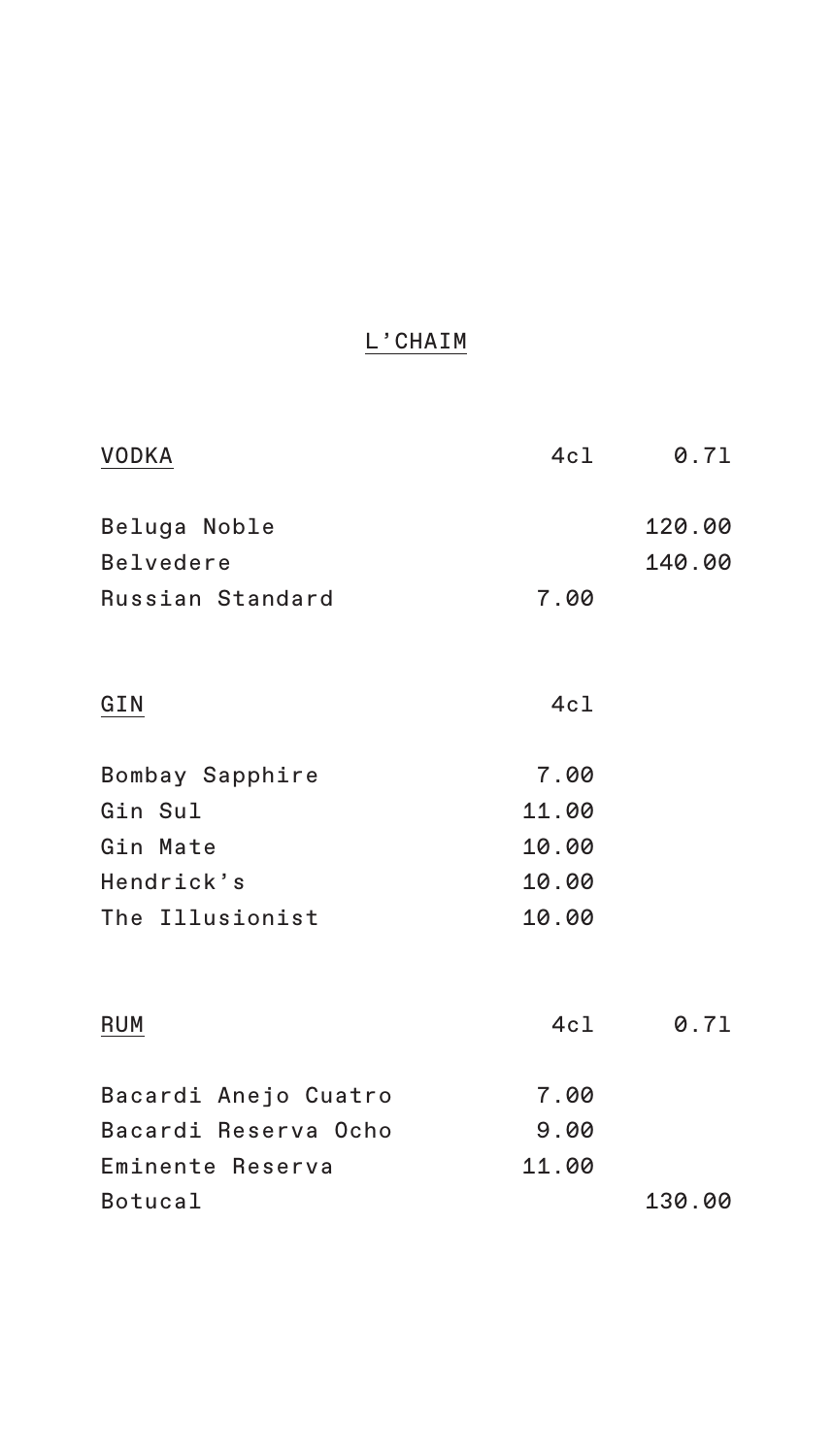### L'CHAIM

| WHISKEY          | 4cl   | 0.71   |
|------------------|-------|--------|
| Laphroaig 10     | 11.00 |        |
| Chivas Regal 12  | 9.00  | 120.00 |
| Woodford Reserve | 10.00 |        |
| Wild Turkey 101  | 7.00  |        |
| TEQUILA & MEZCAL | 4c1   |        |
| Patrón Silver    | 11.00 |        |
| Patrón Anejo     | 12.00 |        |
| Volcán Blanco    | 12.00 |        |
|                  |       |        |
| COGNAC & ARAK    | 4cl   | 0.71   |
| Elite Arak       | 6.00  | 80.00  |
| Hennessy VSOP    | 10.00 | 120.00 |
|                  |       |        |